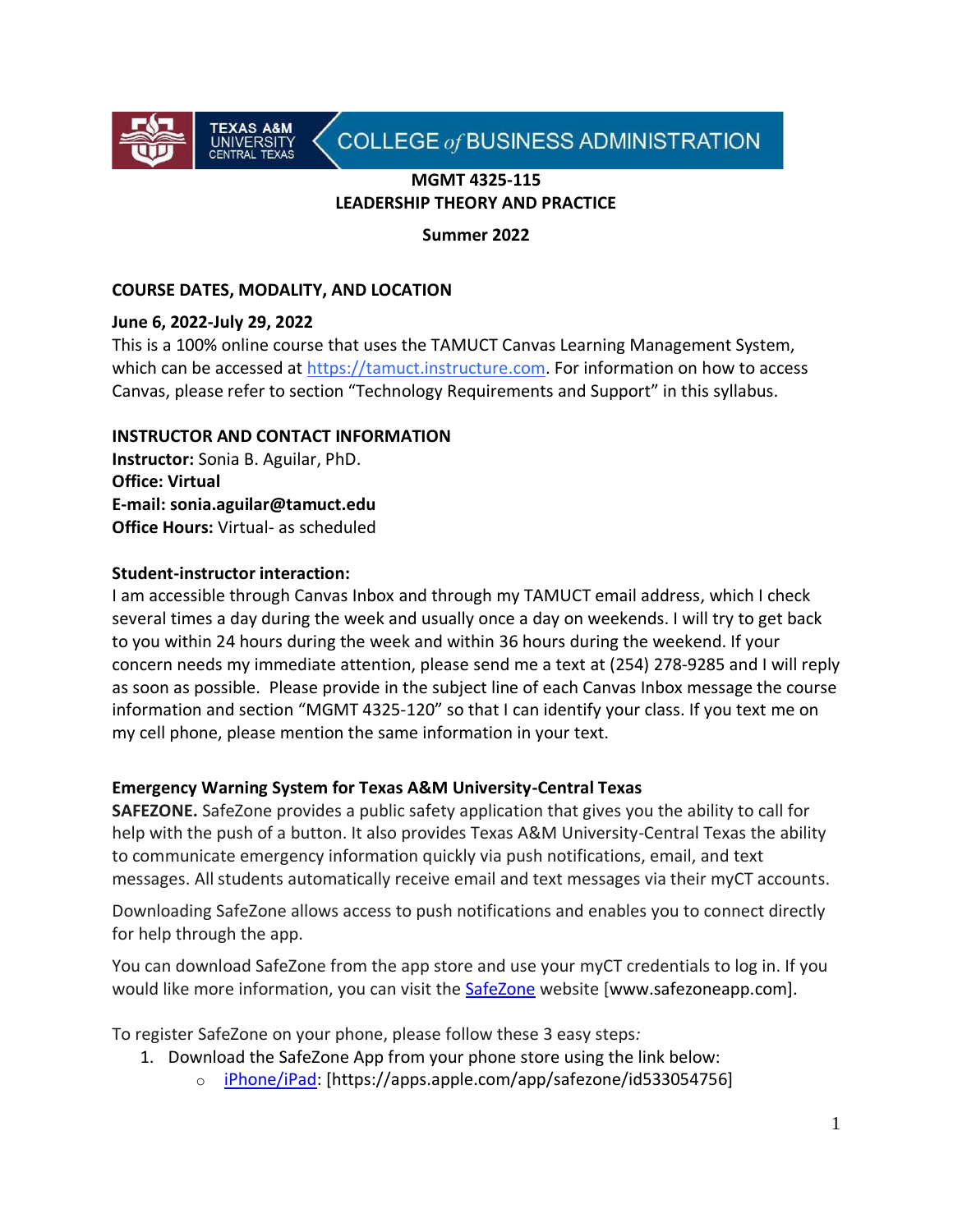# o [Android Phone / Tablet](https://play.google.com/store/apps/details?id=com.criticalarc.safezoneapp)

[https://play.google.com/store/apps/details?id=com.criticalarc.safezoneapp]

- 2. Launch the app and enter your myCT email address (e.g. {name}@tamuct.edu)
- 3. Complete your profile and accept the terms of service

### **COURSE INFORMATION**

### **Course Overview and description**

This course covers an advanced survey of leadership theories and issues, with the emphasis on practical application of newer leadership models in contemporary organizations. Students will explore facets of both leadership and followership, along with the impact of the particular organizational setting and situation. Students will be challenged to explore their own leader, follower, situation analysis skills, exercises and role-playing through active discussions, analysis, and popular business treatment of leadership situations.

### **Course Objective or Goal**

The overarching objective of this course is for each student to apply leadership skills through empirical studies, case studies, and leadership skills in order to help students apply these skills in their real-life experiences. There will be a number of student interaction and student presentations. The students will be given stretch goals to further enhance their understanding of leadership skills. Strategies for working with others around interpersonal behavioral issues are also developed. Throughout the course experiential exercises and activities are used to show students how to work with others to achieve goals, objectives and learn. Leadership development involves reflecting on one's own experiences and applying the skills throughout the course.

### **Student Learning Outcomes**

Upon completion of this course the student will have an understanding of leadership theory and competencies that contribute to results in productive organizations and social / community environment organizations. Core competencies achieved at the conclusion of this semester include:

LO 1: Ability to explain and apply the "Interactional Framework" of leadership.

LO 2: Clear understanding of the roles the leader, follower, and situation play in the leadership process.

LO 3: Ability to use the action-observation-reflection model to analyze personal skills for leadership and followership.

LO 4: Ability to engage in double-loop learning to analyze leadership situations and frame situations from multiple perspectives.

LO 5: Ability to analyze practical organizational circumstances and the appropriate role and actions of leaders in "real-world" situations.

LO 6: Ability to discuss, with an knowledgable lens, the circumstances and factors influencing current business leaders' actions as reported in current business press.

LO 7: Competency in analyzing the skills and effectiveness of a current business leader in the news.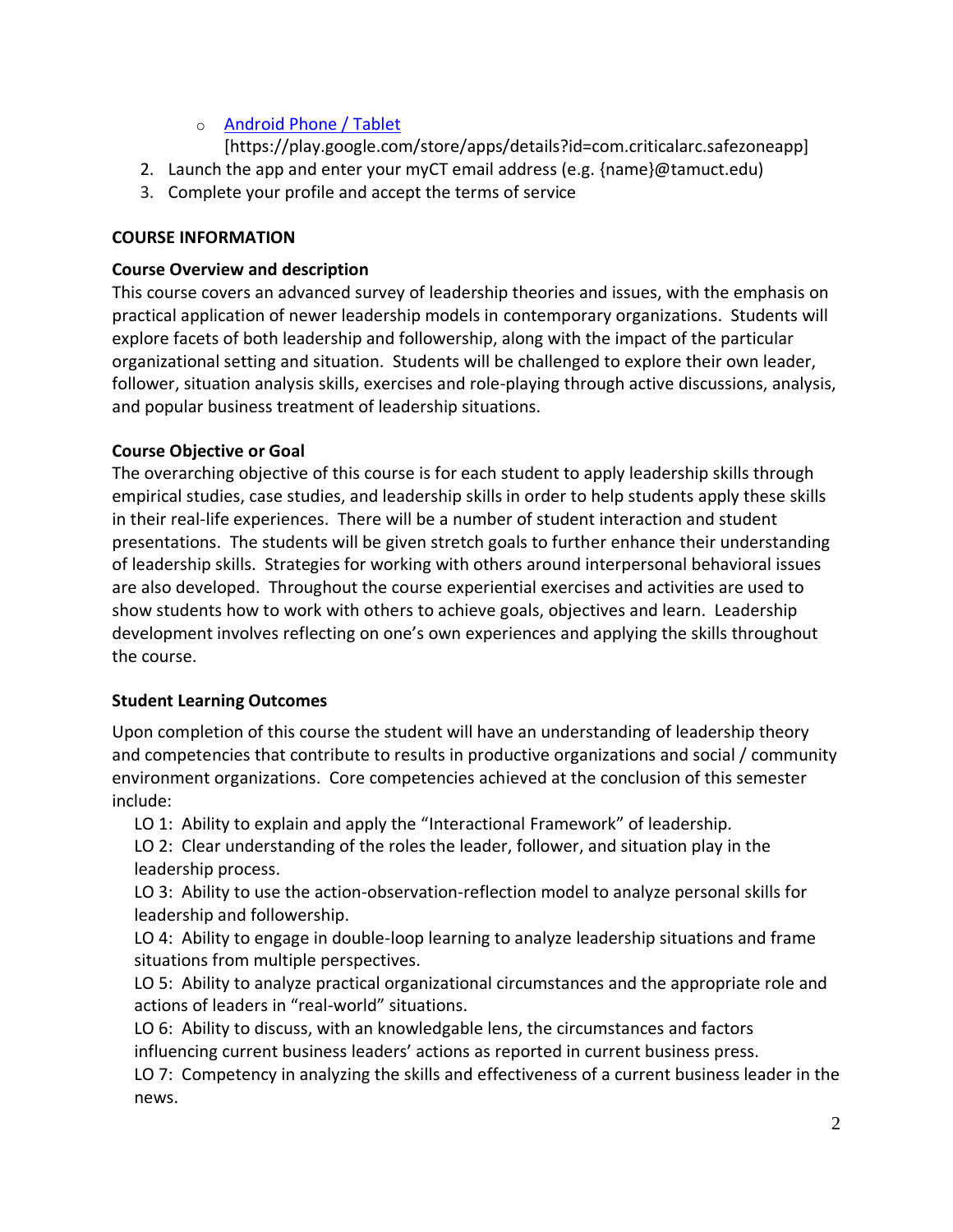#### **Required Reading and Textbook(s)**

R. Hughes, R. Ginnett & G. Curphy. (2015) Leadership: *Enhancing the Lessons of Experience*, 10th Edition. McGraw-Hill. ISBN#978-1-259-96326-1 (Bound Edition) ISBN978-1-260-16765-8 (Loose-leaf edition)

Students are required to purchase a 15- week subscription to the *Wall Street Journal*. The subscription must be purchased by the 2nd week of class.

### **COURSE REQUIREMENTS**

**Introduction (LO's 1, 2, 5) (10 points):** Introduction will require you to introduce yourself the first week of class and will count towards formal attendance. You are to answer the questions provided

**Journal Entries (LO: 3 & 4), 3 @ 40 points each (total 120 points):** Students will be assigned to write journal entries (3) focused on using journals to "think on paper" about leadership concepts from a text and / or describing your own experiences relating how a particular concept from the readings applies. Each journal entry for this class will be structured so that the student can demonstrate application of the "Action/Observation/Reflection" learning techniques introduced can be applied.

**Case Study Assignments (LO's 2 & 5), 2 @ 60 points each (total 120 points):** Each chapter in the assigned text ends with a short case describing a leadership or followership situation. Three of these case studies are assigned throughout the semester as an individual written exercise. Students will be required to expand on the leadership concepts through additional ideation techniques and theories using business cases. Additional information will be provided on Canvas along with assignment requirements and details.

**Wall Street Journal Assignments/Discussions (WSJ) (LO's 6 & 7), 3 @ 40 points each (120 points):** Students should be knowledgeable "consumers" of business press articles. Students in this class will be required to purchase a semester long subscription to the Wall Street Journal and must find and read articles relevant to the topics being studied in the course <https://education.wsj.com/students/>

**Current Business Leader in the Newspaper (LO's 6 & 7), choice memo – 70 points, final paper – 100 points (total 170 points):** As you read the Wall Street Journal this semester take note of a business leader that you find particularly interesting. Midway through the semester you must identify a first and second choice leader to analyze in more depth for your final paper and presentation in this class. For this individual leader, you will be doing in-depth research from other credible business press sources beyond the WSJ, and applying the frameworks learned in this class on their handling of organizational situations and analyzing their effectiveness. Detailed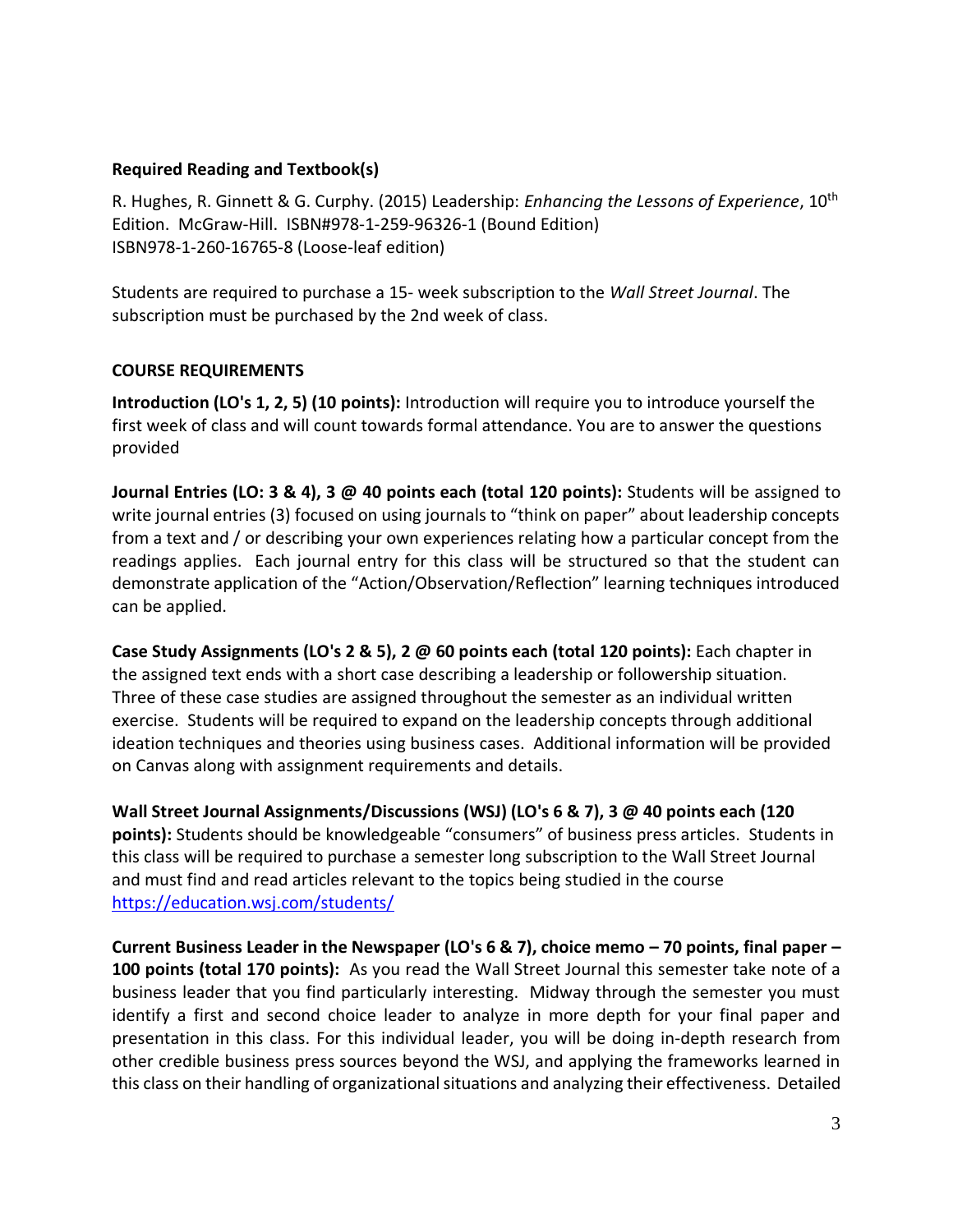instructions for the paper will be posted on Canvas. Your "choice memo" is worth 70 grading point

**Exams (LO's 1 & 2), 3 @ 100 points each (total 300 points):** There will be three (3) required exams. Exams will cover all chapters and test student's knowledge of the key frameworks and concepts. **There will be no make-ups for missed exams unless there is a documented medical emergency**.

| <b>Course Element</b>                               | Grading<br><b>Points</b> | <b>Total Points</b> |
|-----------------------------------------------------|--------------------------|---------------------|
| Introduction                                        | 10 points                | 10 points           |
| Journal Entries                                     | 3 @ 40 points            | 120 points          |
| Case Study<br>Assignments                           | $2@60$ points            | 120 points          |
| <b>WSJ Current</b><br><b>Events Discussions</b>     | $3@40$ points            | 120 points          |
| Leader in the News<br><b>Project Choice</b><br>Memo | 1 @ 70 points            | 70 points           |
| Leader in the News<br><b>Project Final Paper</b>    | 1 @ 100 points           | 100 points          |
| Exams                                               | 3 @ 100 points           | 300 points          |
| Quizzes                                             | 16@10 points             | 160 points          |
| <b>TOTAL</b>                                        |                          | 1000 points         |

**Grading Criteria Rubric and Conversion**

| Grade<br><b>Equivalents:</b><br>If Grade is<br>Computed<br><b>Numerically</b> | If Grade is<br>Computed<br>by Letter | Grade is computed by<br><b>Points</b> |
|-------------------------------------------------------------------------------|--------------------------------------|---------------------------------------|
| $90.0 - 100 %$                                                                | $= A$                                | 900-1000                              |
| $80.0 - 89.9%$                                                                | $=$ B                                | $800 - 899$                           |
| $70.0 - 79.9%$                                                                | $=$ C                                | $698 - 799$                           |
| $60.0 - 69.9%$                                                                | D                                    | $600 - 697$                           |
| $0 - 59.9%$                                                                   | - F                                  | $0 - 599$                             |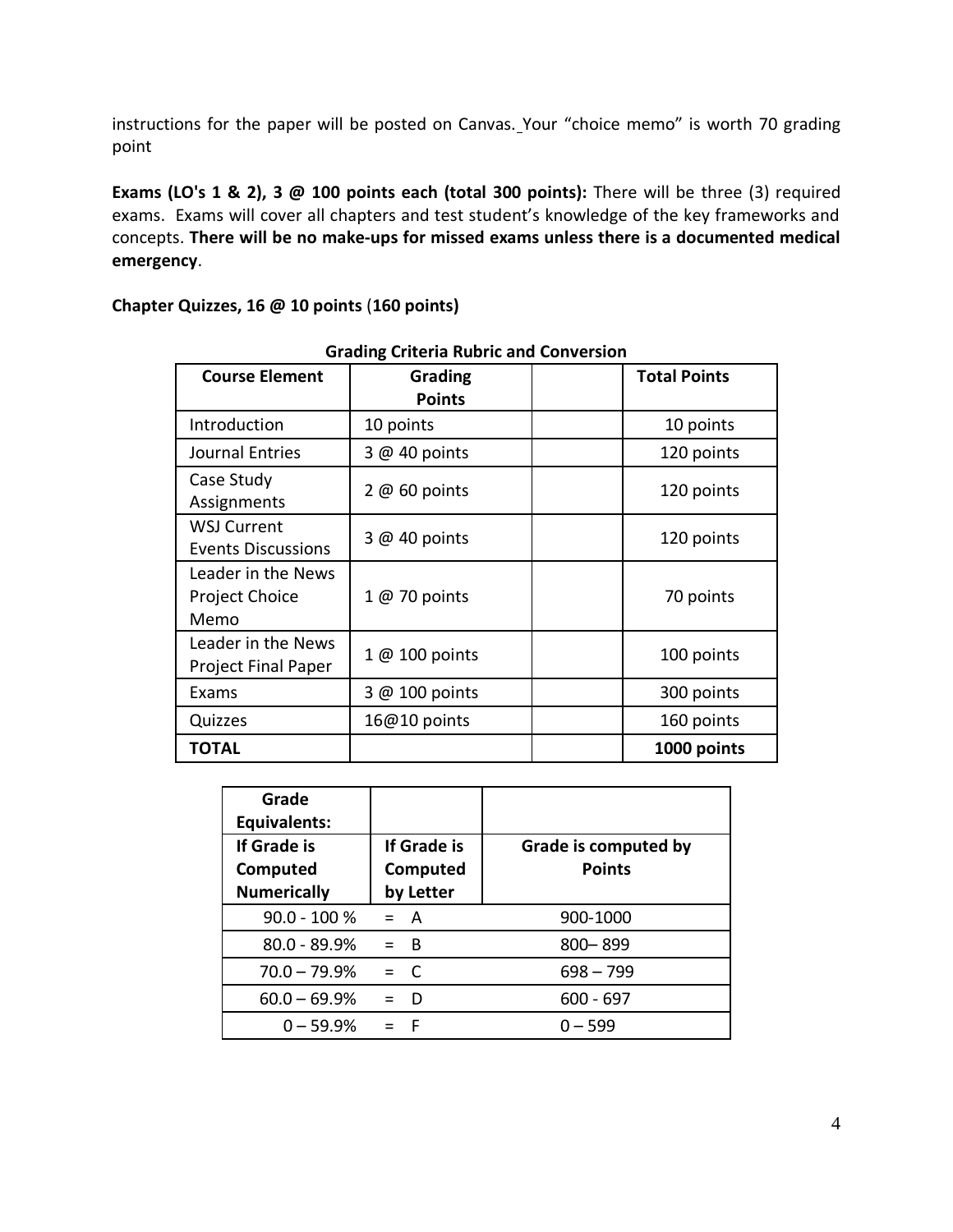### **Posting of Grades**

Upon receipt of the class assignments, turn-around time for grades will be one-two weeks. Grades will be posted on the Canvas Grade book where students can monitor their status.

### **Grading Policies**

**Late Submissions**: Late submissions and exam extensions **will not be allowed in this course** unless you or a family member in your immediate care experiences a medical emergency. You must communicate this information to me at the soonest available time **PRIOR to or on the day of the deadline**; the request for deadline extension must be accompanied with a doctor or hospital note as back-up.

| <b>Week</b>    | <b>Dates</b>          | <b>Reading</b><br><b>Assign</b> | <b>Topic</b>                                                                                                             | <b>Assignments</b>                                                                                                                                                                           |
|----------------|-----------------------|---------------------------------|--------------------------------------------------------------------------------------------------------------------------|----------------------------------------------------------------------------------------------------------------------------------------------------------------------------------------------|
| $\mathbf{1}$   | June. 6-<br>12        | Part One:<br>Chapter 1          | Unit 1: Leadership is a<br><b>Process, Not a Position</b><br>Chapter 1: What Do We<br>Mean by Leadership?                | Introduction is (Due<br>$\mathbb{R}^n$<br><b>June 9-for final roster)</b><br>Read Chapter 1<br>П<br><b>Purchase Wall Street</b><br>$\Box$<br>Journal subscription<br>Due June 12 by 11:59 pm |
|                | June 6-<br>12         | Part One:<br>Chapter 2          | Unit 1: Leadership Is a<br><b>Process, Not a Position</b><br>Chapter 2: Leader<br>Development                            | SmartBook Quiz 1 & 2<br>$\mathbf{L}$<br>Read Chapter 2<br>$\Box$<br>Case Study #1 --<br>П<br><b>Chapter 2 Case:</b><br>Developing Leaders at<br><b>UPS</b>                                   |
|                |                       |                                 |                                                                                                                          | Due: June 12, by 11:59 pm                                                                                                                                                                    |
| $\overline{2}$ | <b>June 13-</b><br>19 | Part One:<br>Chapter 3          | Part 1: Leadership Is a<br><b>Process, Not a Position</b><br>Chapter 3: Skills for<br>Developing Yourself as a<br>Leader | Smartbook Quiz 3<br>П<br>Read Chapter: 3<br>П<br><b>WSJ #1 Discussion -First</b><br>П<br>post is due Thursday<br>June 16 and second<br>post is due June 19 by<br>11:59 p.m.                  |
|                | <b>June 13-</b><br>19 | Part Two<br>Chapter 4           | Part 2: Focus on the<br>Leader<br>Chapter 4: Power and<br>Influence                                                      | Due: June 19, by 11:59 pm<br>Smartbook Quiz 4<br>П<br>Journal Entry #1: (Read<br>П<br>Chapter 3 in order to<br>understand 1 <sup>st</sup> journal<br>entry assignment                        |

### **COURSE OUTLINE AND CALENDAR**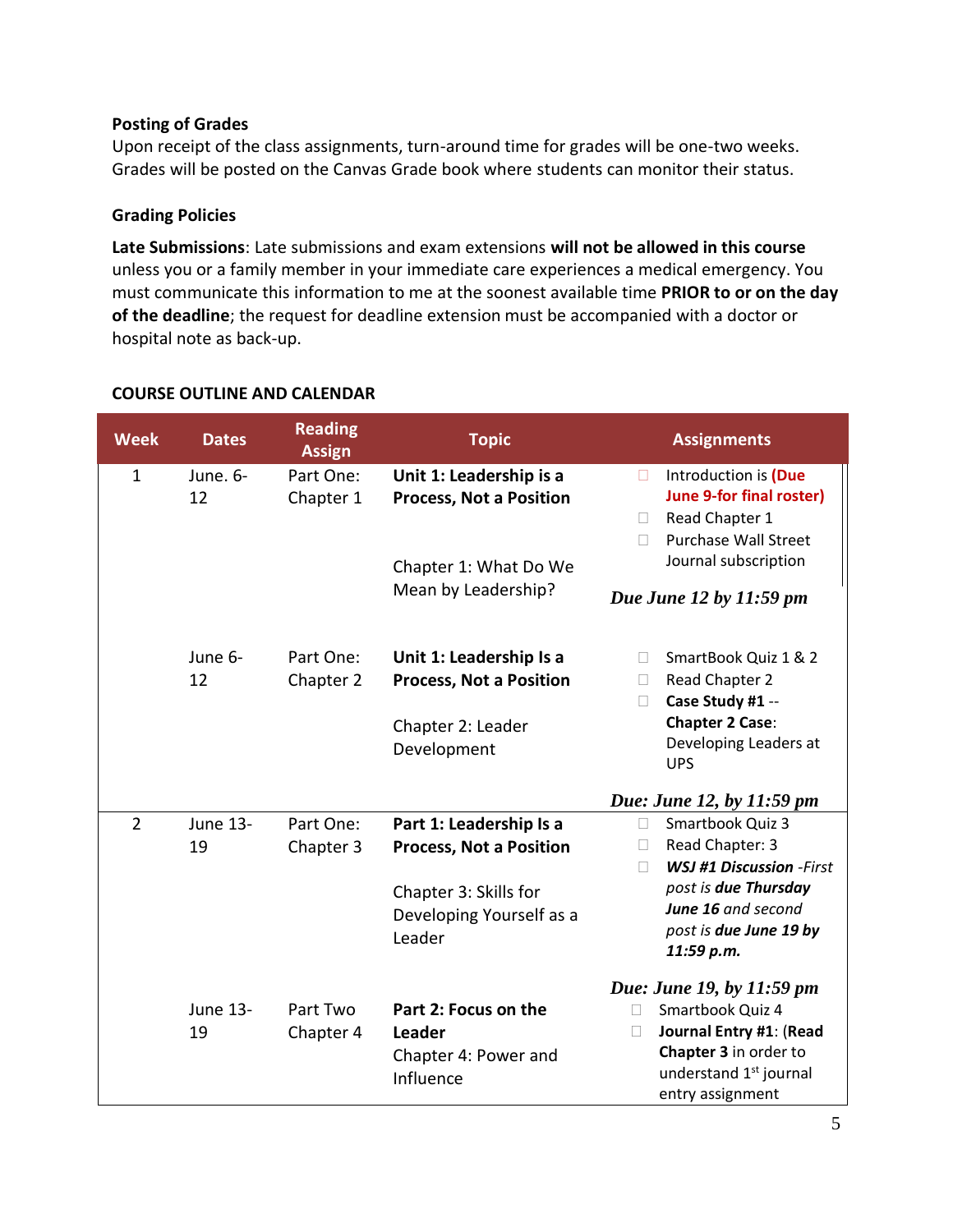| $\overline{3}$ | <b>June 20-</b><br>26     | Chapter<br>5: Values,<br>Ethics &<br>Character |                                                                                                                                     | Smartbook Quiz 5<br>$\Box$<br>Read Ch. 5<br>П                                                                                                                                                                 |
|----------------|---------------------------|------------------------------------------------|-------------------------------------------------------------------------------------------------------------------------------------|---------------------------------------------------------------------------------------------------------------------------------------------------------------------------------------------------------------|
|                |                           | Part Two:<br><b>Chapter 6</b>                  | Part 2: Focus on the<br>Leader<br>Chapter 6: Leadership<br>Attributes.                                                              | Read Chapter 6<br>П<br>SmartBook Quiz 6<br>П<br><b>WSJ #2 Discussion First</b><br>П<br>post is due Thursday,<br>June 23 and 2nd post is<br>due June 26th by 11:59<br>p.m.<br>Exam #1 (Ch.1, 2, 3,4)<br>$\Box$ |
|                |                           |                                                |                                                                                                                                     | Due: June 26, by 11:59                                                                                                                                                                                        |
|                | June -27-                 | Chapter 7                                      | Part 2: Focus on the                                                                                                                | Read Chapter 7<br>$\Box$<br>SmartBook Quiz 7                                                                                                                                                                  |
|                | July 3                    |                                                | <b>Leader</b><br>Chapter 7: Leadership<br><b>Behavior</b>                                                                           | П<br>Due July 3, by 11:59 pm                                                                                                                                                                                  |
| 4              | <b>June 27-</b><br>July 3 | Part Two:<br>Chapter 8                         | Part 2: Focus on the<br>Leader<br>Chapter 8: Skills for<br><b>Building Personal</b><br>Credibility and<br><b>Influencing Others</b> | SmartBook Quiz 8<br>Read Chapter 8<br>$\Box$<br><b>WSJ #3 Discussion is</b><br>П<br>due Thursday, June 30,<br>and second post is due<br>July 3, by 11:59                                                      |
|                |                           |                                                |                                                                                                                                     | Due July 3, by 11:59 pm                                                                                                                                                                                       |
| 5              | July4-<br>July 10         | Part<br>Three<br>Chapter 9                     | Part 3: Focus on the<br><b>Followers</b><br>Chapter 9: Motivation,<br>Performance, and<br>Effectiveness                             | SmartBook Quiz 9<br>П<br>Read Chapter 9<br>П<br>Journal Entry #2: (Refer<br>$\Box$<br>to Ch. 8 to understand)<br>Due: July 10 by 11:59 pm                                                                     |
|                | July 4-<br>July 10        | Part<br>Three<br>Chapter<br>10                 | Part 3: Focus on the<br><b>Followers</b><br>Chapter 10: Satisfaction,<br>Engagement, and<br>Potential                               | Read Chapter 10<br>Ш<br>SmartBook Quiz 10<br>$\Box$<br>Exam #2 (Ch. 5-9)<br>$\Box$<br>Due July 10, by 11:59 pm                                                                                                |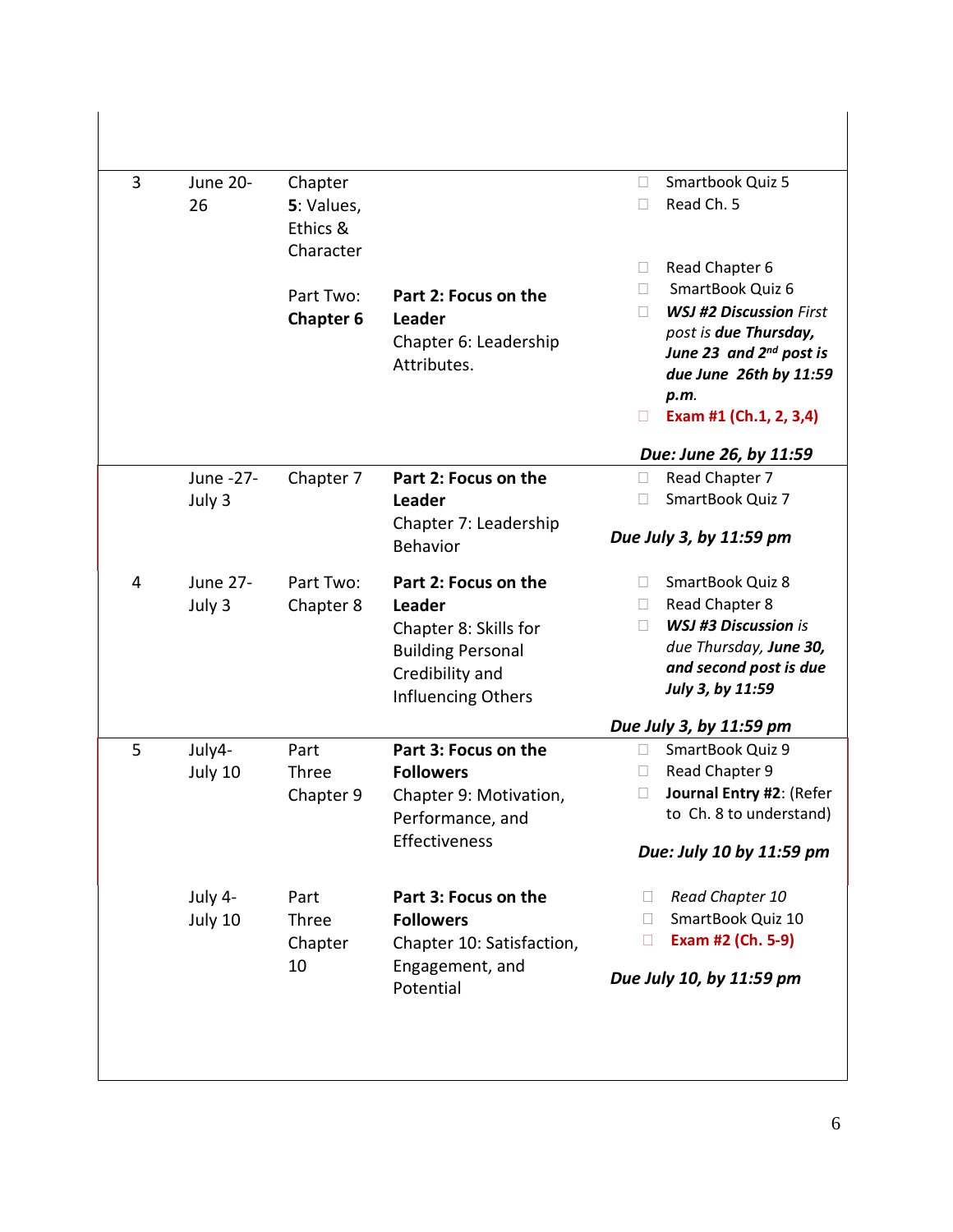| 6              | <b>July 11-</b><br>July 17 | Part<br>Three<br>Chapter<br>11 | Part 3: Focus on the<br><b>Followers</b><br>Chapter 11: Groups,<br>Teams, and Their<br>Leadership | Read Chapter 11<br>$\Box$<br>SmartBook Quiz 11<br>П<br><b>Case Study #2-Chapter</b><br>$\Box$<br>11 Case, Integrating<br>Teams at Hernandez &<br>Associates<br>Due: July 17, by 11:59 p.m. |
|----------------|----------------------------|--------------------------------|---------------------------------------------------------------------------------------------------|--------------------------------------------------------------------------------------------------------------------------------------------------------------------------------------------|
|                | <b>July 11-</b><br>July 17 | Part<br>Three<br>Chapter<br>12 | Part 3: Focus on the<br><b>Followers</b><br>Chapter 12: Skills for<br>Developing Others           | Read Chapter 12<br>$\Box$<br>SmartBook Quiz 12<br>П<br>Journal Entry #3: (Read<br>$\Box$<br>Ch. 11 to understand)<br>Due: July 17, by 11:59 p.m.                                           |
| $\overline{7}$ | <b>July 18-</b><br>July 24 | Part Four<br>Chapter<br>13     | Part 4: Focus on the<br><b>Situation</b><br>Chapter 13: The<br>Situation                          | Read Chapter 13<br>$\Box$<br>SmartBook Quiz 13<br>П<br>Due: July 24, by 11:59 p.m.                                                                                                         |
|                | <b>July 18-</b><br>July 24 | Part Four<br>Chapter<br>14     | Part 4: Focus on the<br><b>Situation</b><br>Chapter 14: Contingency<br><b>Theories</b>            | Read Chapter 14<br>П<br>SmartBook Quiz 14<br>$\mathbf{L}$<br>1 <sup>st</sup> and 2 <sup>nd</sup> Choice<br>П<br>Leader Memo due<br>Due: July 24 by 11:59 p.m.                              |
| 8              | <b>July 25-</b><br>29      | Part Four<br>Chapter<br>15     | Part 4: Focus on the<br><b>Situation</b><br>Chapter 15: Leadership<br>and Change                  | Read Chapter 15<br>$\Box$<br>SmartBook Quiz 15<br>П<br>Prepare & Study for<br>П<br>Exam #3 due next week<br>Due: July 29, by 11:59 p.m.                                                    |
|                |                            | Part Four<br>Chapter<br>16     | Part 4: Focus on the<br><b>Situation</b><br>Chapter 16: The Dark<br>Side of Leadership            | Read Chapter 16<br>П<br>SmartBook Quiz 16<br>П<br>Exam #3 (Ch. 10-16)<br>$\Box$<br>Due: July 29 by 11:59 p.m.                                                                              |
|                | <b>July 25-</b><br>29      |                                | <b>Leaders Project</b><br><b>Course Wrap Up</b>                                                   | Leader Project<br>$\Box$<br>Due: July 29, by 11:59 p.m.                                                                                                                                    |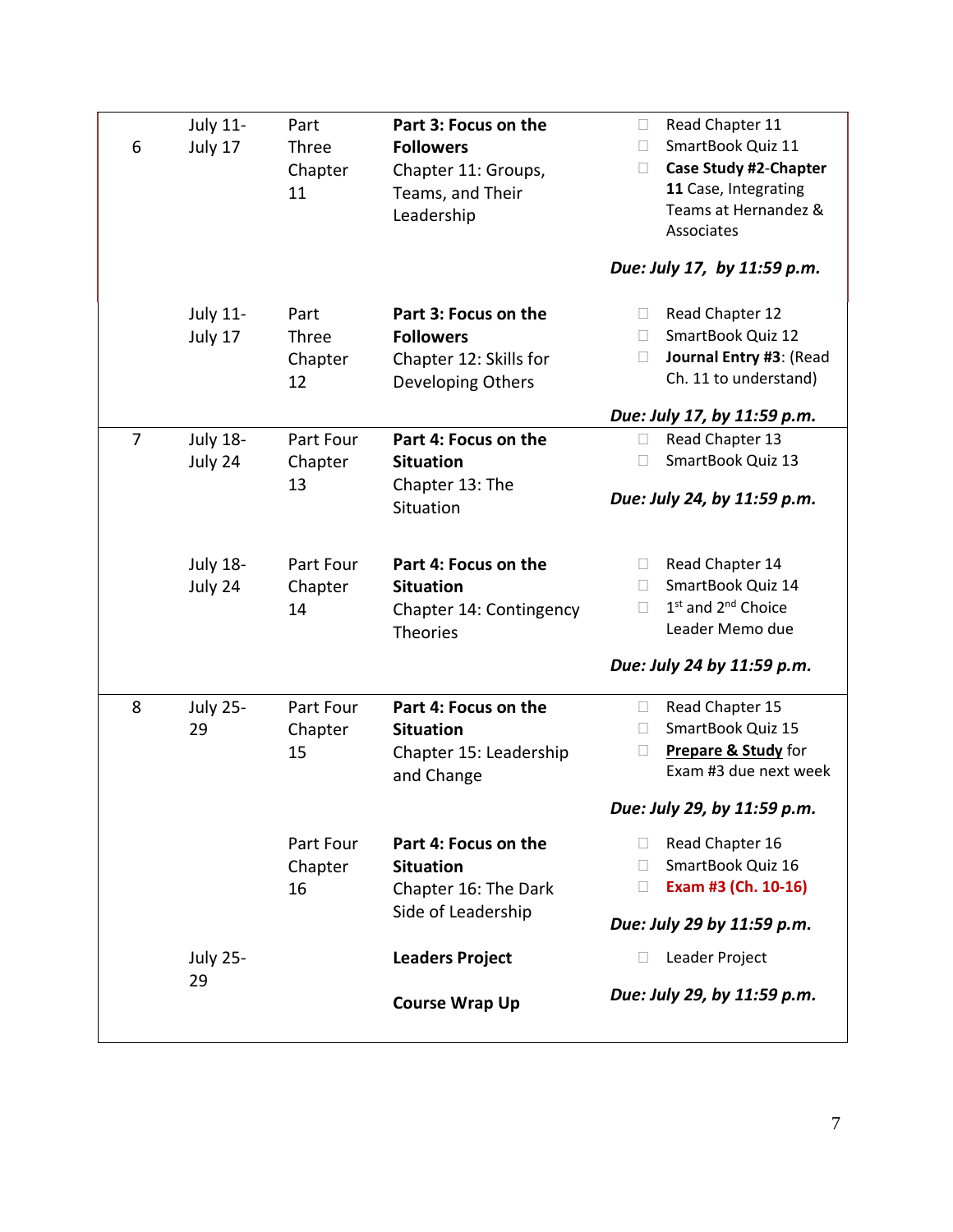#### **University Calendar:**

*[https://www.tamuct.edu/registrar/academic-calendar.html]*

#### **TECHNOLOGY REQUIREMENTS AND SUPPORT**

#### **Technology Requirements**

This course will use the A&M-Central Texas Instructure Canvas learning management system. We strongly recommend the latest versions of Chrome or Firefox browsers. Canvas no longer supports any version of Internet Explorer.

Logon to A&M-Central Texas Canvas [https://tamuct.instructure.com/] or access Canvas through the TAMUCT Online link in myCT [https://tamuct.onecampus.com/]. You will log in through our Microsoft portal.

Username: Your MyCT email address. Password: Your MyCT password

#### **Canvas Support**

Use the Canvas Help link, located at the bottom of the left-hand menu, for issues with Canvas. You can select "Chat with Canvas Support," submit a support request through "Report a Problem," or call the Canvas support line: 1-844-757-0953.

For issues related to course content and requirements, contact your instructor.

#### **Online Proctored Testing**

A&M-Central Texas uses Proctorio for online identity verification and proctored testing. This service is provided at no direct cost to students. If the course requires identity verification or proctored testing, the technology requirements are: Any computer meeting the minimum computing requirements, plus web camera, speaker, and microphone (or headset). Proctorio also requires the Chrome web browser with their custom plug in.

#### **Other Technology Support**

For log-in problems, students should contact Help Desk Central

Email: [helpdesk@tamu.edu](mailto:helpdesk@tamu.edu) Phone: (254) 519-5466 [Web Chat:](http://hdc.tamu.edu/) [http://hdc.tamu.edu] *Please let the support technician know you are an A&M-Central Texas student.*

#### **UNIVERSITY RESOURCES, PROCEDURES, AND GUIDELINES**

#### **Drop Policy**

If you discover that you need to drop this class, you must complete the [Drop Request](https://dynamicforms.ngwebsolutions.com/casAuthentication.ashx?InstID=eaed95b9-f2be-45f3-a37d-46928168bc10&targetUrl=https%3A%2F%2Fdynamicforms.ngwebsolutions.com%2FSubmit%2FForm%2FStart%2F53b8369e-0502-4f36-be43-f02a4202f612) Dynamic Form through Warrior Web.

[https://dynamicforms.ngwebsolutions.com/casAuthentication.ashx?InstID=eaed95b9-f2be-45f3-a37d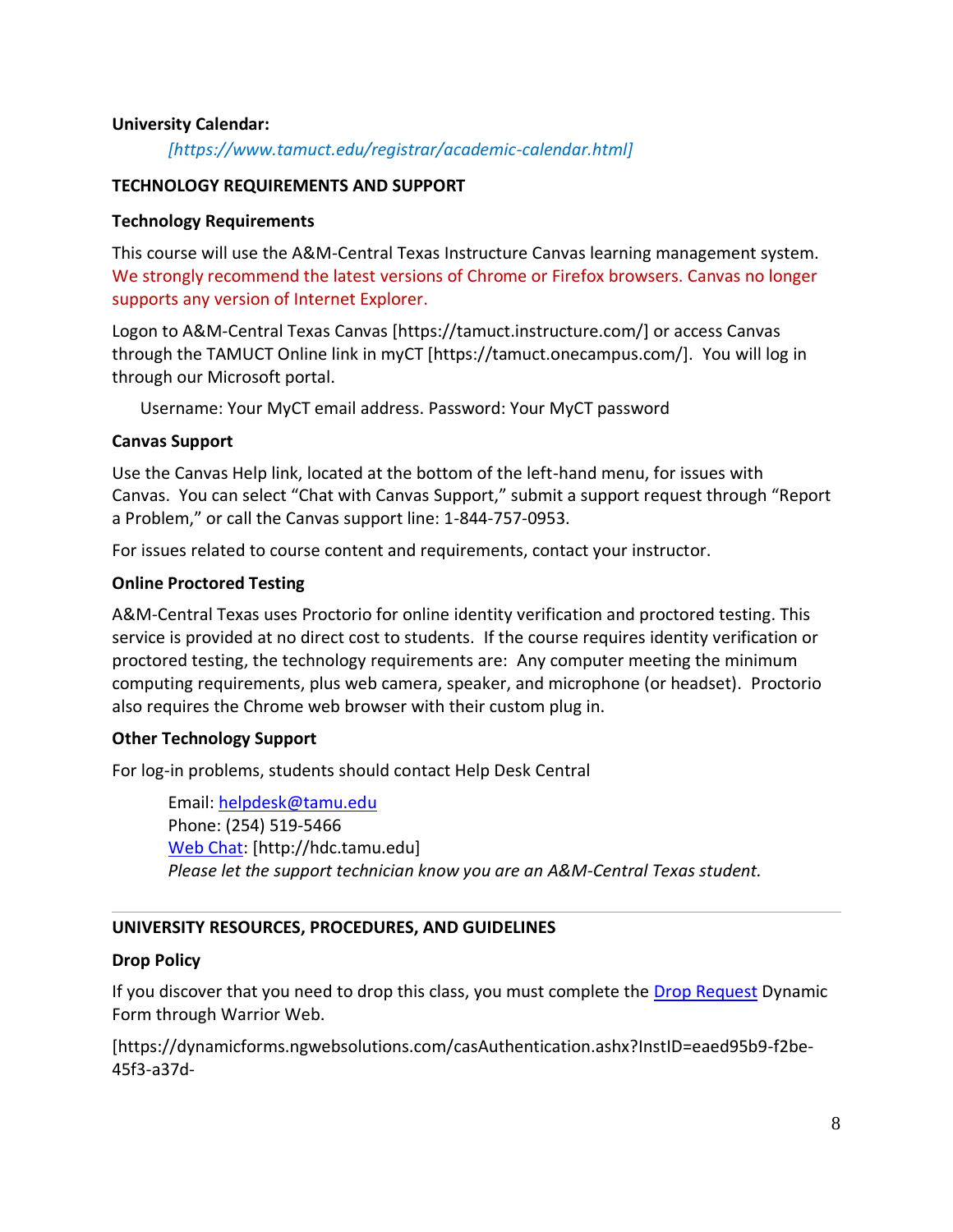46928168bc10&targetUrl=https%3A%2F%2Fdynamicforms.ngwebsolutions.com%2FSubmit%2F Form%2FStart%2F53b8369e-0502-4f36-be43-f02a4202f612].

Faculty cannot drop students; this is always the responsibility of the student. The Registrar's Office will provide a deadline on the Academic Calendar for which the form must be completed. Once you submit the completed form to the Registrar's Office, you must go into Warrior Web and confirm that you are no longer enrolled. If you still show as enrolled, FOLLOW-UP with the Registrar's Office immediately. You are to attend class until the procedure is complete to avoid penalty for absence. Should you miss the drop deadline or fail to follow the procedure, you will receive an F in the course, which may affect your financial aid and/or VA educational benefits.

# **Academic Integrity**

Texas A&M University -Central Texas values the integrity of the academic enterprise and strives for the highest standards of academic conduct. A&M-Central Texas expects its students, faculty, and staff to support the adherence to high standards of personal and scholarly conduct to preserve the honor and integrity of the creative community. Academic integrity is defined as a commitment to honesty, trust, fairness, respect, and responsibility. Any deviation by students from this expectation may result in a failing grade for the assignment and potentially a failing grade for the course. Academic misconduct is any act that improperly affects a true and honest evaluation of a student's academic performance and includes, but is not limited to, working with others in an unauthorized manner, cheating on an examination or other academic work, plagiarism and improper citation of sources, using another student's work, collusion, and the abuse of resource materials. All academic misconduct concerns will be referred to the university's Office of Student Conduct. Ignorance of the university's standards and expectations is never an excuse to act with a lack of integrity. When in doubt on collaboration, citation, or any issue, please contact your instructor before taking a course of action.

### For more [information regarding the Student Conduct process,](https://www.tamuct.edu/student-affairs/student-conduct.html)

[https://www.tamuct.edu/student-affairs/student-conduct.html]. If you know of potential honor violations by other students, you may [submit a report,](https://cm.maxient.com/reportingform.php?TAMUCentralTexas&layout_id=0) [https://cm.maxient.com/reportingform.php?TAMUCentralTexas&layout\_id=0].

# **Academic Accommodations**

At Texas A&M University-Central Texas, we value an inclusive learning environment where every student has an equal chance to succeed and has the right to a barrier-free education. The Office of Access and Inclusion is responsible for ensuring that students with a disability receive equal access to the university's programs, services and activities. If you believe you have a disability requiring reasonable accommodations please contact the Office of Access and Inclusion, WH-212; or call (254) 501-5836. Any information you provide is private and confidential and will be treated as such.

For more information please visit our [Access & Inclusion](https://tamuct.instructure.com/courses/717) Canvas page (log-in required)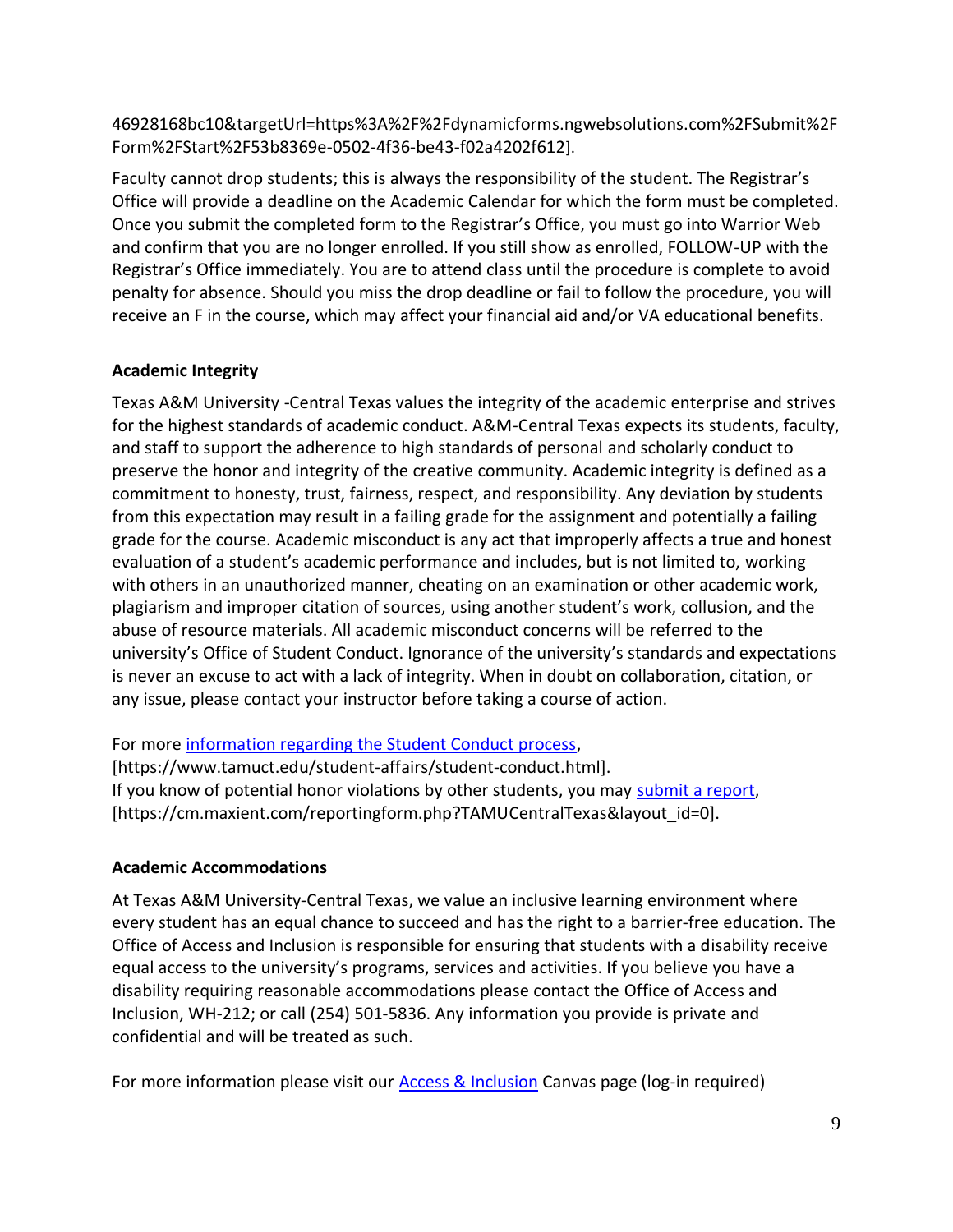[https://tamuct.instructure.com/courses/717]

# **Important information for Pregnant and/or Parenting Students**

Texas A&M University-Central Texas supports students who are pregnant and/or parenting. In accordance with requirements of Title IX and related guidance from US Department of Education's Office of Civil Rights, the Dean of Student Affairs' Office can assist students who are pregnant and/or parenting in seeking accommodations related to pregnancy and/or parenting. Students should seek out assistance as early in the pregnancy as possible. For more information, please visit [Student Affairs](https://www.tamuct.edu/student-affairs/index.html) [https://www.tamuct.edu/student-affairs/index.html]. Students may also contact the institution's Title IX Coordinator. If you would like to read more about these [requirements and guidelines](http://www2.ed.gov/about/offices/list/ocr/docs/pregnancy.pdf) online, please visit the website [http://www2.ed.gov/about/offices/list/ocr/docs/pregnancy.pdf].

Title IX of the Education Amendments Act of 1972 prohibits discrimination on the basis of sex and gender–including pregnancy, parenting, and all related conditions. A&M-Central Texas is able to provide flexible and individualized reasonable accommodation to pregnant and parenting students. All pregnant and parenting students should contact the Associate Dean in the Division of Student Affairs at (254) 501-5909 to seek out assistance. Students may also contact the University's Title IX Coordinator.

# **Tutoring**

Tutoring is available to all A&M-Central Texas students, both virtually and in-person. Student success coaching is available online upon request.

If you have a question, are interested in becoming a tutor, or in need of success coaching contact the Warrior Center for Student Success, Equity and Inclusion at (254) 501-5836, visit the Warrior Center at 212 Warrior Hall, or by emailing [WarriorCenter@tamuct.edu.](mailto:WarriorCenter@tamuct.edu)

To schedule tutoring sessions and view tutor availability, please visit Tutor [Matching](https://tutormatchingservice.com/TAMUCT) [Services](https://tutormatchingservice.com/TAMUCT) [https://tutormatchingservice.com/TAMUCT] or visit the Tutoring Center in 111 Warrior Hall.

Chat live with a remote tutor 24/7 for almost any subject from on your computer! Tutor.com is an online tutoring platform that enables A&M-Central Texas students to log in and receive online tutoring support at no additional cost. This tool provides tutoring in over 40 subject areas except writing support. Access Tutor.com through Canvas.

# **University Writing Center**

The University Writing Center (UWC) at Texas A&M University–Central Texas (TAMUCT) is a free service open to all TAMUCT students. For the Fall 2020 semester, all services will be online as a result of the COVID-19 pandemic. The hours of operation are from 10:00 a.m.-5:00 p.m. Monday thru Thursday with satellite hours online Monday thru Thursday from 6:00-9:00 p.m. The UWC is also offering hours from 12:00-3:00 p.m. on Saturdays.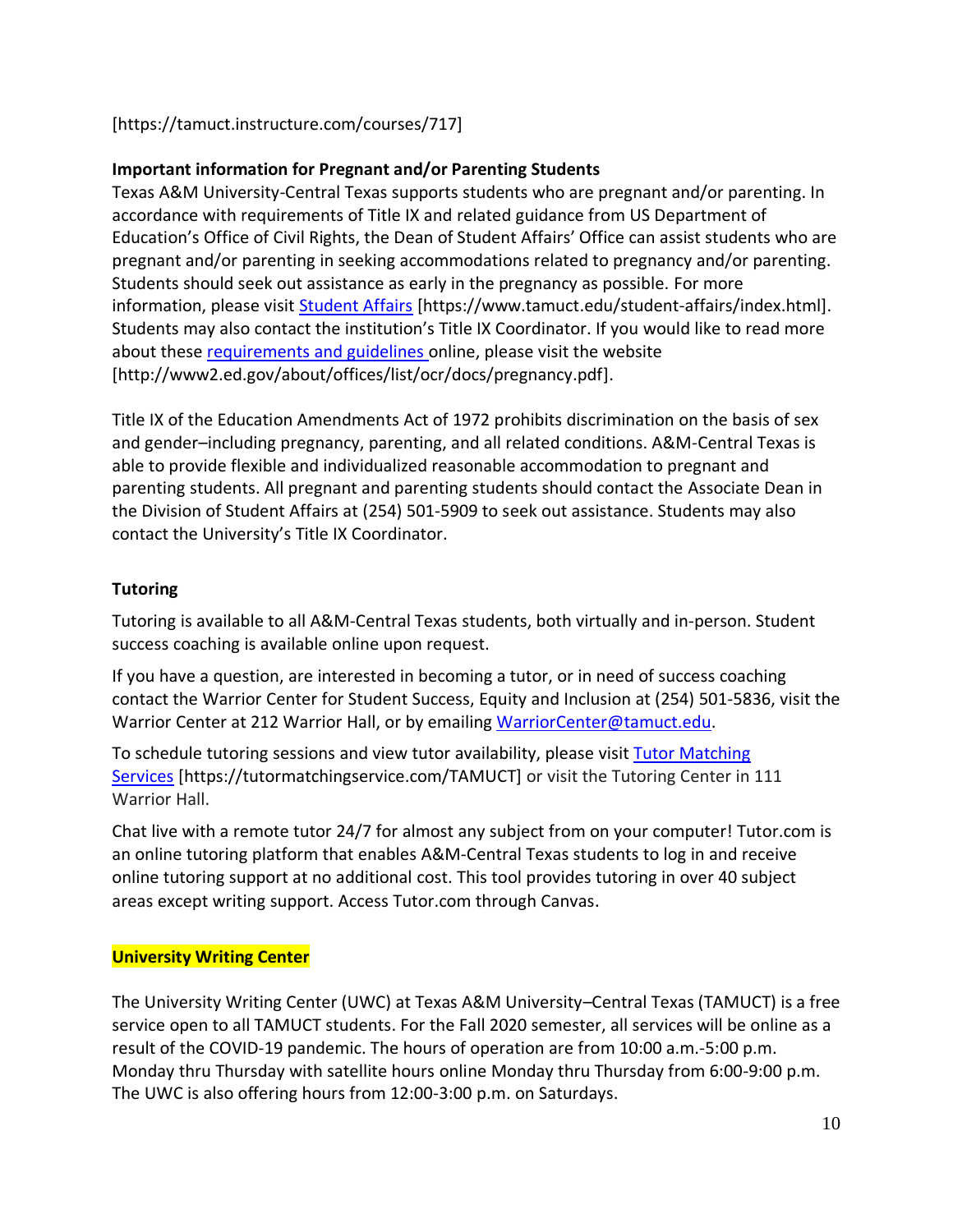Tutors are prepared to help writers of all levels and abilities at any stage of the writing process. By providing a practice audience for students' ideas and writing, our tutors highlight the ways in which they read and interpret students' texts, offering guidance and support throughout the various stages of the writing process. While tutors will not write, edit, or grade papers, they will assist students in developing more effective composing practices. Whether you need help brainstorming ideas, organizing an essay, proofreading, understanding proper citation practices, or just want a quiet place to work, the UWC is here to help!

Students may arrange a one-to-one session with a trained and experienced writing tutor by making an appointment via [WCOnline](https://tamuct.mywconline.com/) [https://tamuct.mywconline.com/]. In addition, you can email Dr. Bruce Bowles Jr. at [bruce.bowles@tamuct.edu](mailto:bruce.bowles@tamuct.edu) if you have any questions about the UWC and/or need any assistance with scheduling.

### **University Library**

The University Library provides many services in support of research across campus and at a distance. We offer over 200 electronic databases containing approximately 250,000 eBooks and 82,000 journals, in addition to the 85,000 items in our print collection, which can be mailed to students who live more than 50 miles from campus. Research guides for each subject taught at A&M-Central Texas are available through our website to help students navigate these resources. On campus, the library offers technology including cameras, laptops, microphones, webcams, and digital sound recorders.

Research assistance from a librarian is also available 24 hours a day through our online chat service, and at the reference desk when the library is open. Research sessions can be scheduled for more comprehensive assistance, and may take place on Skype or in-person at the library. Assistance may cover many topics, including how to find articles in peer-reviewed journals, how to cite resources, and how to piece together research for written assignments.

Our 27,000-square-foot facility on the A&M-Central Texas main campus includes student lounges, private study rooms, group work spaces, computer labs, family areas suitable for all ages, and many other features. Services such as interlibrary loan, TexShare, binding, and laminating are available. The library frequently offers workshops, tours, readings, and other events. For more information, please visit our [Library](https://tamuct.libguides.com/index) [website](https://tamuct.libguides.com/index) [http://tamuct.libguides.com/index].

**For Fall 2020, all reference service will be conducted virtually. Please go to our [Library](https://tamuct.libguides.com/index) [website](https://tamuct.libguides.com/index) [http://tamuct.libguides.com/index] to access our virtual reference help and our current hours.**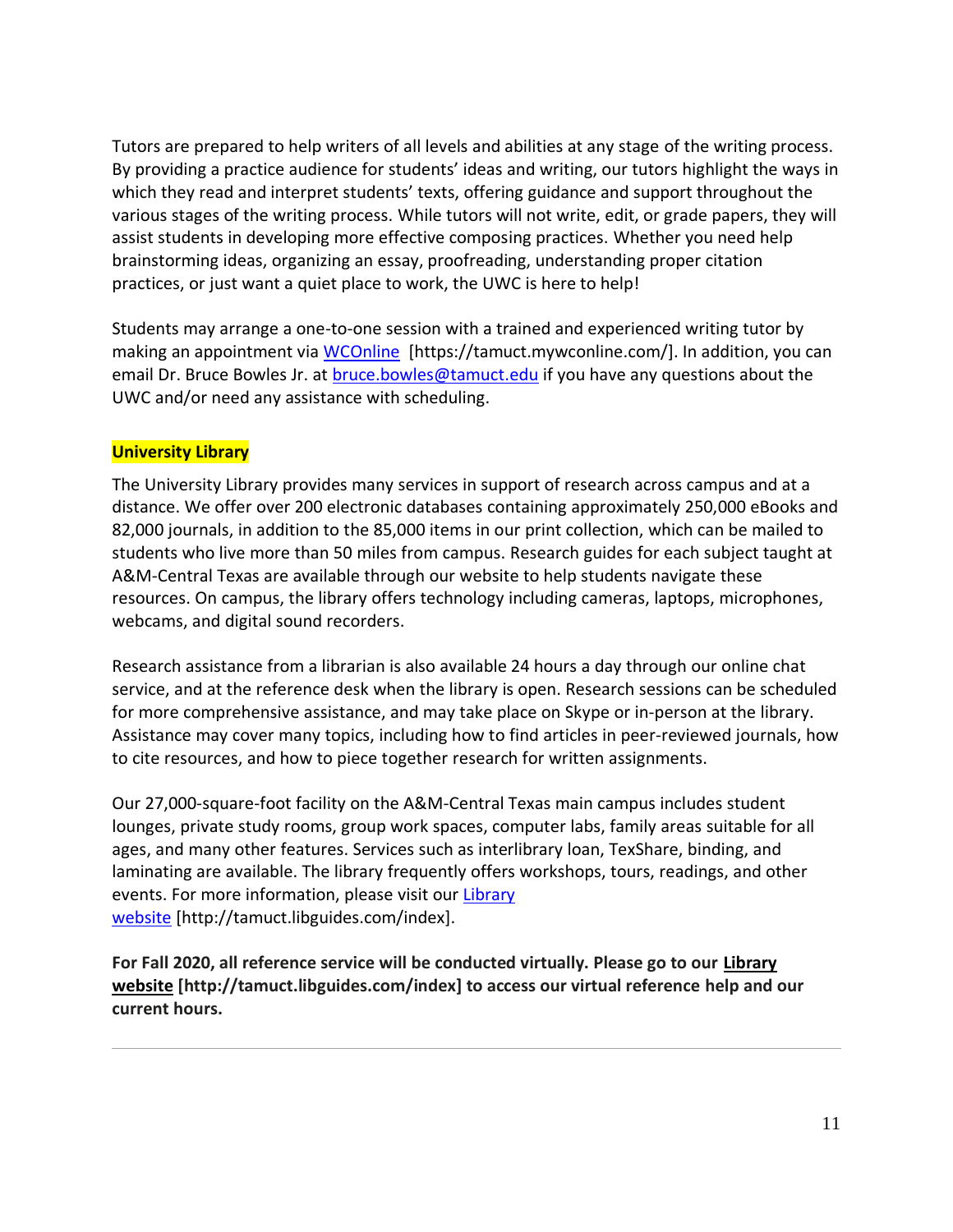### **OPTIONAL POLICY STATEMENTS**

#### **A Note about Sexual Violence at A&M-Central Texas**

Sexual violence is a serious safety, social justice, and public health issue. The university offers support for anyone struggling with these issues. University faculty are mandated reporters, so if someone discloses that they were sexually assaulted (or a victim of Domestic/Dating Violence or Stalking) while a student at TAMUCT, faculty members are required to inform the Title IX Office. If you want to discuss any of these issues confidentially, you can do so through Student Counseling (254-501-5955) located on the second floor of Warrior Hall (207L).

Sexual violence can occur on our campus because predators often feel emboldened, and victims often feel silenced or shamed. It is incumbent on ALL of us to find ways to actively create environments that tell predators we don't agree with their behaviors and tell survivors we will support them. Your actions matter. Don't be a bystander; be an agent of change. For additional information on campus policy and resources visit the [Title IX webpage](https://www.tamuct.edu/compliance/titleix.html) [\[https://www.tamuct.edu/compliance/titleix.html\]](https://www.tamuct.edu/compliance/titleix.html).

#### **Behavioral Intervention**

Texas A&M University-Central Texas cares about the safety, health, and well-being of its students, faculty, staff, and community. If you are aware of individuals for whom you have a concern, please make a referral to the Behavioral Intervention Team. Referring your concern shows you care. You can complete the [referral](https://cm.maxient.com/reportingform.php?TAMUCentralTexas&layout_id=2) online

[https://cm.maxient.com/reportingform.php?TAMUCentralTexas&layout\_id=2].

Anonymous referrals are accepted. Please see the [Behavioral Intervention Team](https://www.tamuct.edu/student-affairs/bat.html) website for more information [https://www.tamuct.edu/student-affairs/bat.html]. If a person's behavior poses an imminent threat to you or another, contact 911 or A&M-Central Texas University Police at 254-501-5800.

#### **OTHER POLICIES**

#### **Instructor Policy**

**What You Can Expect of Me:** I will be available to answer your questions and help you be successful in this course. You can expect that I will be an active participant in the online course room prepared and ready to engage in active learning. I will work to create a respectful learning environment where all of us can express our thoughts and ask questions. I am looking forward to learning from you as we spend the next 16 weeks together!

**I reserve the right to make reasonable alterations to the course calendar and syllabus. It is a tentative schedule and guide. Changes will only be made that benefit the class as a whole.**  Online attendance is essential in a class of this nature. Make sure to check Canvas daily. In